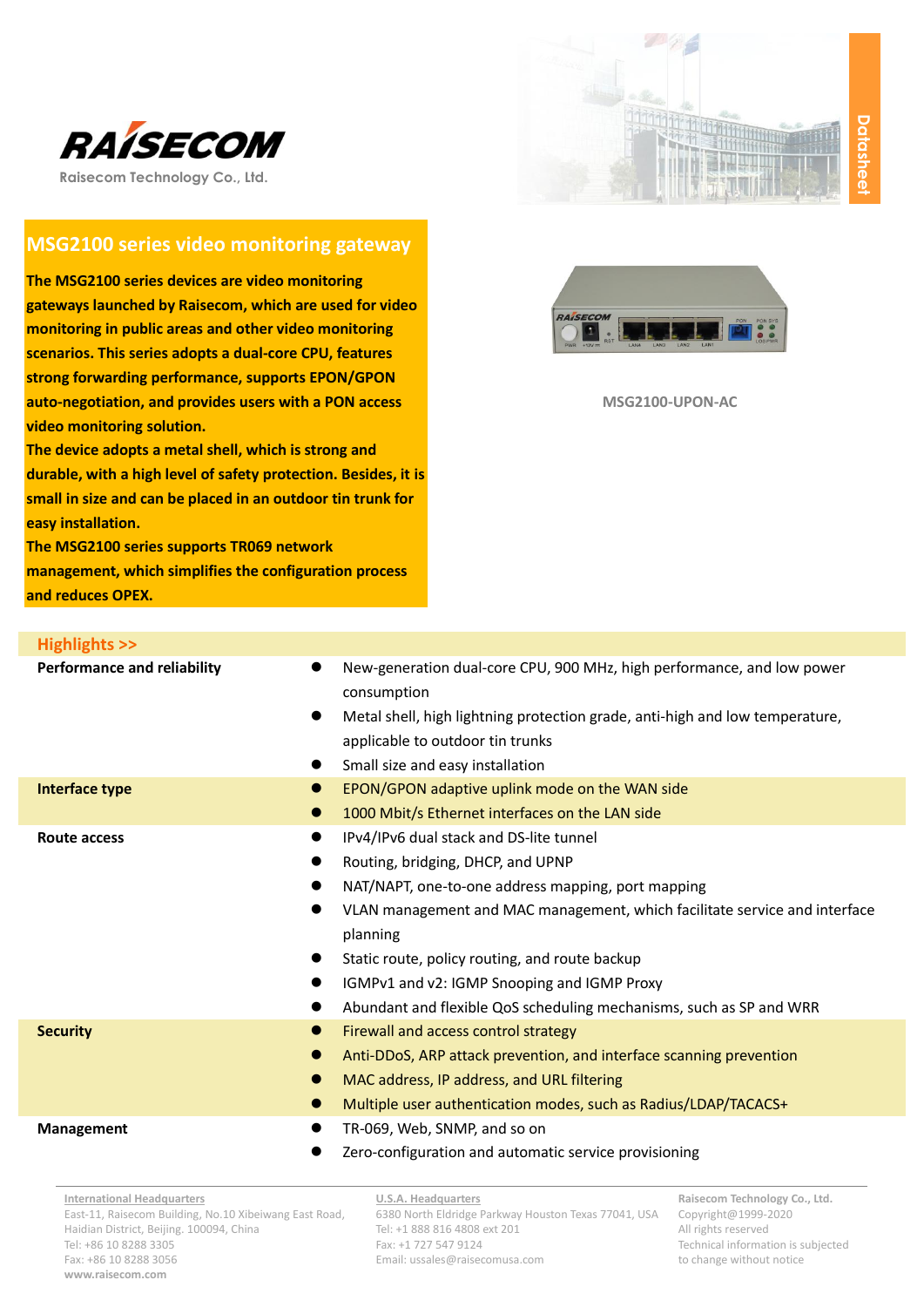



 NAT to implement connection establishment between public network devices and private network devices on the NMS

## **Application scenarios >>**



#### **Multi-service access of SMEs**

The MSG2100 series gateways are applicable to outdoor monitoring scenarios (such as road monitoring and community monitoring):

- Provide EPON/GPON auto-negotiation uplink interfaces on the WAN side.
- Provide four 1000 Mbit/s Ethernet interfaces on the LAN side.
- Adopt a metal shell and is small in size. Provide high lightning protection grade and support anti-high and low temperature.
- Support Web, SNMP, and TR069, which can realize on-site zero-configuration, convenient for service provisioning and operation & maintenance.

| Key features >>                                                                                                                      |      |                                                                                                                      |                                                                            |
|--------------------------------------------------------------------------------------------------------------------------------------|------|----------------------------------------------------------------------------------------------------------------------|----------------------------------------------------------------------------|
| Parameter                                                                                                                            |      | MSG2100-UPON-AC                                                                                                      |                                                                            |
| <b>WAN side</b>                                                                                                                      |      | 1 EPON/GPON auto-negotiation interface                                                                               |                                                                            |
| <b>LAN side</b>                                                                                                                      | 4 GE |                                                                                                                      |                                                                            |
| <b>International Headquarters</b><br>East-11, Raisecom Building, No.10 Xibeiwang East Road,<br>Hoidian District Doiling 100001 China |      | U.S.A. Headquarters<br>6380 North Eldridge Parkway Houston Texas 77041, USA<br>$T_0$ , 11,000,016,1000 $\frac{1}{2}$ | Raisecom Technology Co., Ltd.<br>Copyright@1999-2020<br>All sights socomed |

Haidian District, Beijing. 100094, China Tel: +86 10 8288 3305 Fax: +86 10 8288 3056 **www.raisecom.com**

Tel: +1 888 816 4808 ext 201 Fax: +1 727 547 9124 Email: ussales@raisecomusa.com

All rights reserved Technical information is subjected to change without notice